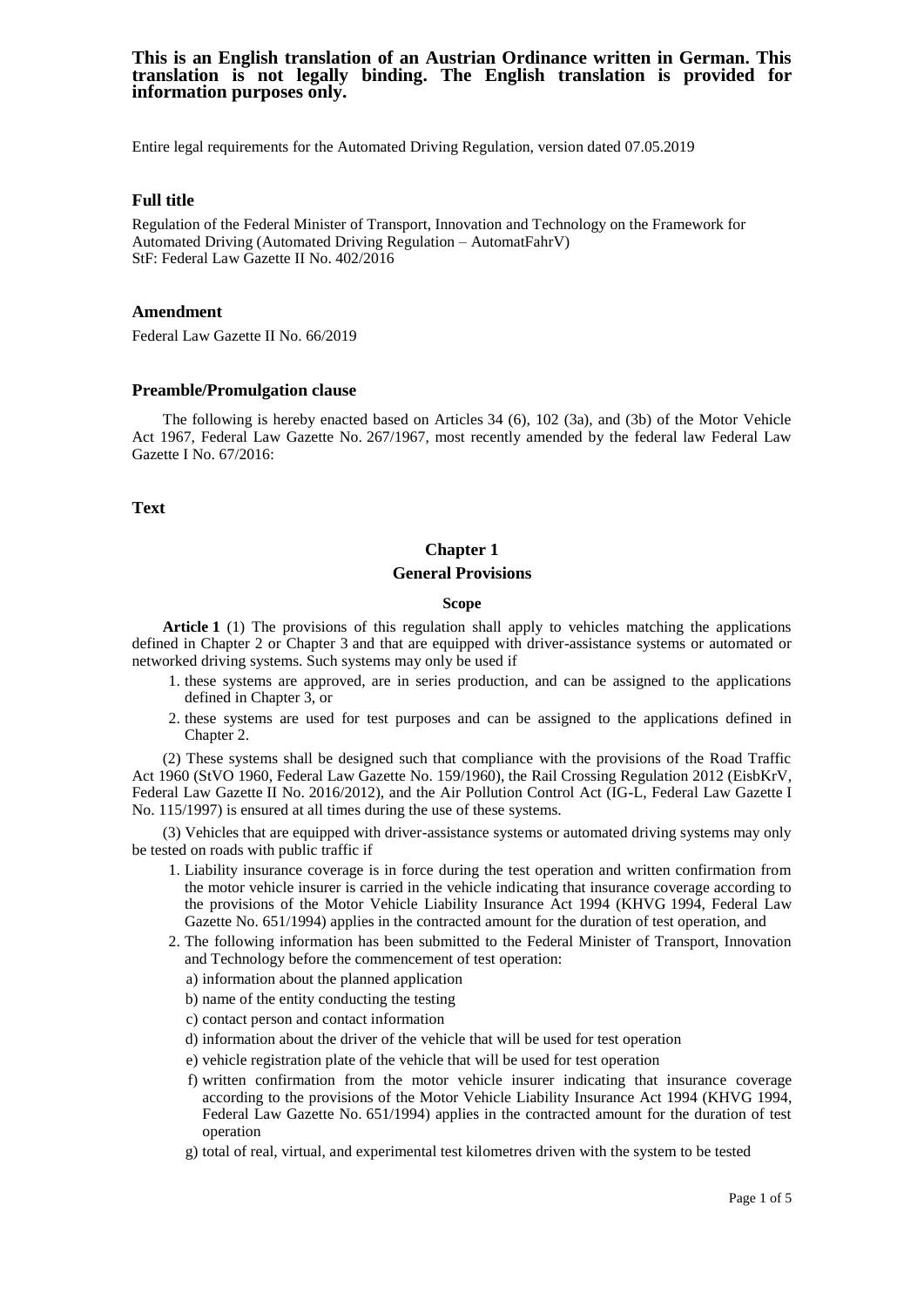- h) beginning and end of the planned test period
- i) planned test route
- j) relevant infrastructural needs.

(4) Systems intended for test purposes may only be used on roads with public traffic if they have been tested sufficiently beforehand. The Federal Minister of Transport, Innovation and Technology will issue authorisation for test operation on roads with public traffic after sufficient proof is submitted. This notice of authorisation shall be carried in the vehicle during all test operation and shall be presented to every law enforcement officer or road management agent for inspection upon request.

(5) Test operation may only be conducted by the applicant during the approved time period. The approved test period shall be indicated in the notice of authorisation issued according to (4).

(6) A report on the findings of the tests shall be submitted to the Federal Minister of Transport, Innovation and Technology after the end of the test period. In particular, the Federal Minister of Transport, Innovation and Technology must be informed immediately of any critical situations or accidents occurring during test operation and the causes.

(7) If tests are to be conducted on motorways or express roads, the applicant shall inform the agency responsible for maintaining the primary road network in advance and involve this agency in the planning. The responsible provincial governor shall also be informed in writing about what applications are to be tested on what roads during what time periods and with what vehicles.

(8) If tests are to be conducted on the secondary road network, the applicant shall inform the responsible provincial governor in writing at least one month before commencing test operation about what applications are to be tested on what roads during what time periods and with what vehicles. The responsible provincial governor is entitled to express any concerns within one month from the receipt of this information. These concerns must be taken into account.

**Article 2** If the formulations used in this regulation refer to natural persons, they refer equally to both genders. If applied to an individual, the gendered version of this formulation must be used.

#### **Driver**

**Article 3** (1) Vehicles that are equipped with such systems may only be operated when the driver is properly occupying the position intended for the driver in the vehicle.

(2) The driver may transfer certain driving tasks to these systems, but remains responsible at all times for resuming all driving tasks.

(3) Test operation may only be conducted by drivers who have passed their legal probationary period, who have been properly trained, and who are familiar with the specific system in question.

(4) The driver must agree to the recording and storage of data from the electronic control units in the test vehicle during test operation.

### **Operation of Vehicles Not Registered for Use on Public Roads**

**Article 4** Vehicles that are equipped with driver-assistance systems or automated or networked driving systems and that are not registered for use on public roads may by operated on roads with public traffic with temporary registration plates.

### **Accident Data Recording**

**Article 5** (1) In the instances described in Article 1 (1) item 2, every vehicle shall be equipped with an accident data recording system, and this system shall be used during test operation.

(2) The accident data recording system may only record data from the electronic control systems in the test vehicle. It shall not be possible to modify these data.

(3) These data may only be used for test purposes and for the reconstruction of critical situations or accidents. In the event of accidents, the accident-relevant data for the period from 30 seconds before to 30 seconds after the accident shall be submitted to the investigating authorities and the Federal Minister of Transport, Innovation and Technology upon request.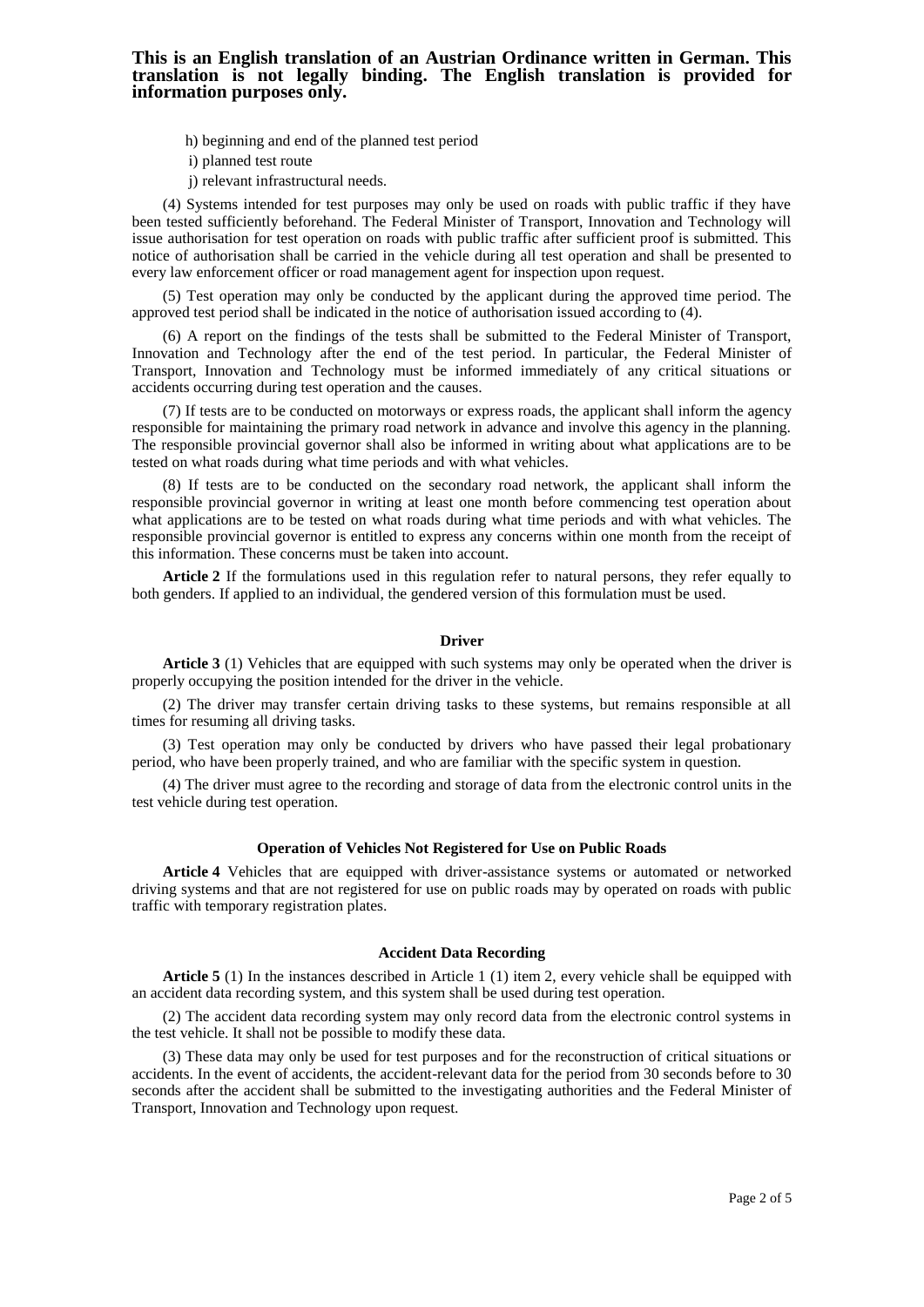#### **Test Data**

**Article 6** If video data are also recorded in addition to the data specified in Article 5, authorisation for this shall be obtained from the data protection authorities in accordance with Article 7 (3) of the Data Protection Act (DSG). In these cases, the vehicle registration plates of any recorded vehicles and the identifying features of any recorded persons shall be obfuscated unless this obfuscation would defeat the purpose of the test. Recordings may only be used internally by the test organisation. The data may only be passed on according to Article 1 (6) and Article 5 (3).

# **Chapter 2**

# **Test Applications**

#### **Autonomous Minibus**

**Article 7** (1) For the purposes of this regulation, an autonomous minibus is a category M1, M2, or M3 vehicle that is equipped with a system cable of assuming all driving tasks up to a speed of 20 km/h.

(2) This system may be tested by vehicle manufacturers, system developers, research institutions, transport companies, and operators of motorised transport lines.

(3) The system may only be used on roads with public traffic after at least 1,000 test kilometres have been driven with the system.

(4) The autonomous minibus may be used on a pre-defined test route.

(5) As soon as the driver activates the system, all driving tasks are transferred to the system. This means that the system must be capable of automatically handling all driving situations.

(6) There must be an emergency mechanism for deactivating the system. The driver must immediately activate the emergency mechanism if a critical situation arises.

(7) The system may be tested up to a maximum speed of 20 km/h.

(8) Passengers may only be located in passenger seats during the test period, and no commercial passenger transport may be conducted.

#### **Motorway Pilot with Automatic Lane Changing**

**Article 8** (1) For the purposes of this regulation, a motorway pilot with automatic lane changing is a system that can guide the forward and lateral movement of the vehicle on motorways and express roads.

(2) This system may be tested by vehicle manufacturers, system developers, and research institutions.

(3) The system may only be used on roads with public traffic after at least 10,000 test kilometres have been driven with the system.

(4) As soon as the driver has entered the motorway or express road and has merged into the flow of traffic, he can activate the system. The following driving tasks can be transferred to the system when the system is activated:

1. Forward guidance of the vehicle, such as acceleration, braking, stopping, distance control

2. Lateral guidance of the vehicle such as staying within a lane, changing lanes, passing

(5) The driver shall resume the driving tasks in good time before reaching the intended exit.

(6) The driver must immediately resume the transferred driving tasks if a critical situation arises.

(7) There must be an emergency mechanism for deactivating the system. The driver must immediately activate the emergency mechanism if a critical situation arises.

(8) The system may only be tested on motorways and express roads.

(9) The system may be tested in category M1, M2, M3, N1, N2, and N3 vehicles.

#### **Autonomous Military Vehicle**

**Article 9** (1) For the purposes of this regulation, an autonomous military vehicle is a category N1, N2, N3, T1, T2, T3, T4, or T5 vehicle that is equipped with a system that is capable of assuming all driving tasks or of being remotely operated.

(2) This system may be tested by the Federal Ministry of Defence and Sports.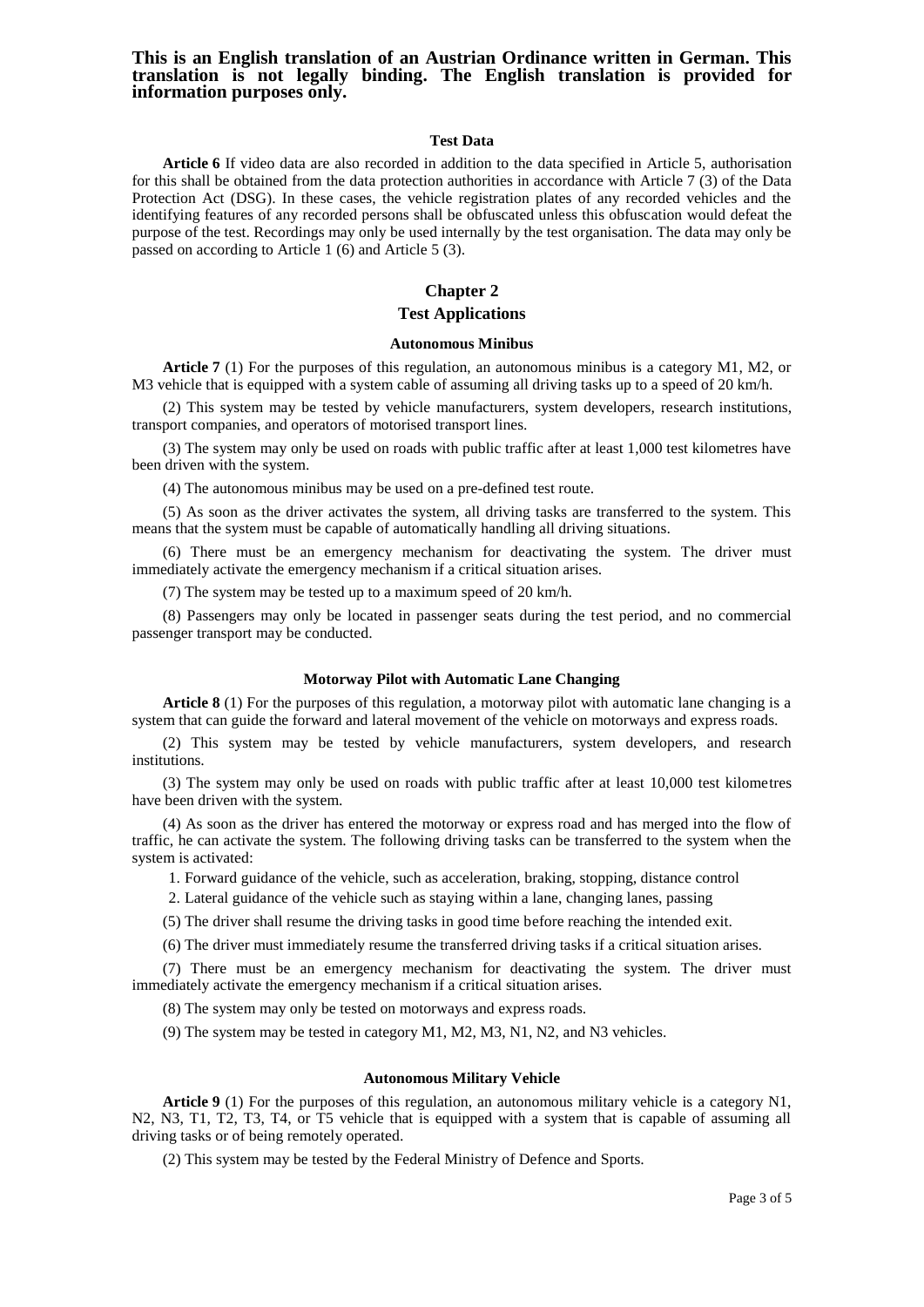(3) The system may only be tested on roads with public traffic after at least 300 test kilometres have been driven with the system.

(4) The following functions should be tested with the system:

- 1. autonomous driving
- 2. remote driving
- 3. autonomous following (convoy operation)
- 4. full power steering systems according to ECE Regulation No. 79 with purely hydraulic steering systems, purely electric steering systems, or hybrid steering systems.

A driver must be present in every test vehicle in all cases specified in items 1 to 4 and must fulfil his driving duties as specified in Article 3.

(5) As soon as the driver activates the system, all driving tasks are transferred to the system. This means that the system must be capable of automatically handling all driving situations.

(6) The driver must immediately resume the transferred driving tasks if a critical situation arises.

(7) There must be an emergency mechanism for deactivating the system. The driver must immediately activate the emergency mechanism if a critical situation arises.

(8) The system may be tested on all types of roads.

### **Chapter 3**

# **Applications for Systems in Series Production**

#### **Parking Assistant**

**Article 10** (1) For the purposes of this regulation, a parking assistant is a system that can assume the driving tasks when manoeuvring a vehicle into or out of a parking space by means of an automatic steering function as defined in ECE Regulation No. 79.

(2) The system may only be used for manoeuvring the vehicle into or out of a parking space.

(3) As soon as the driver activates the system, individual or all driving tasks for manoeuvring the vehicle into or out of a parking space are transferred to the system. This means that the system must be capable of automatically handling all transferred driving tasks for manoeuvring the vehicle into or out of a parking space.

(4) As long as the system is activated, the driver shall not be required to occupy the driver's seat or to hold the steering device with at least one hand while the vehicle is in motion. As long as the system is activated, the driver must remain in the immediate vicinity of the vehicle and monitor the parking or exit procedure.

(5) There must be an emergency mechanism for immediately deactivating or overriding the system. The driver must immediately activate the emergency mechanism if a critical situation arises.

(6) The system may only be used in accordance with the manufacturer's instructions and up to a maximum speed of 10 km/h.

(7) The system may be used on all types of roads.

(8) The system may be used in category M1 and N1 vehicles.

### **Motorway Assistant with Automatic Lane Guidance**

**Article 11** (1) For the purposes of this regulation, a motorway assistant with automatic lane guidance is a system that can assume the forward guidance of the vehicle such as acceleration, braking, stopping, and distance control as well as the lateral guidance of the vehicle for remaining in a lane on a motorway or express road by means of an automatic steering function as defined in ECE Regulation No. 79.

(2) As soon as the driver has entered the motorway or express road and has merged into the flow of traffic, he can activate the system.

(3) As long as the system is activated, the driver shall not be required to hold the steering device with at least one hand while the vehicle is in motion.

(4) The driver shall resume the driving tasks in good time before changing lanes, entering a construction zone, or reaching the intended exit.